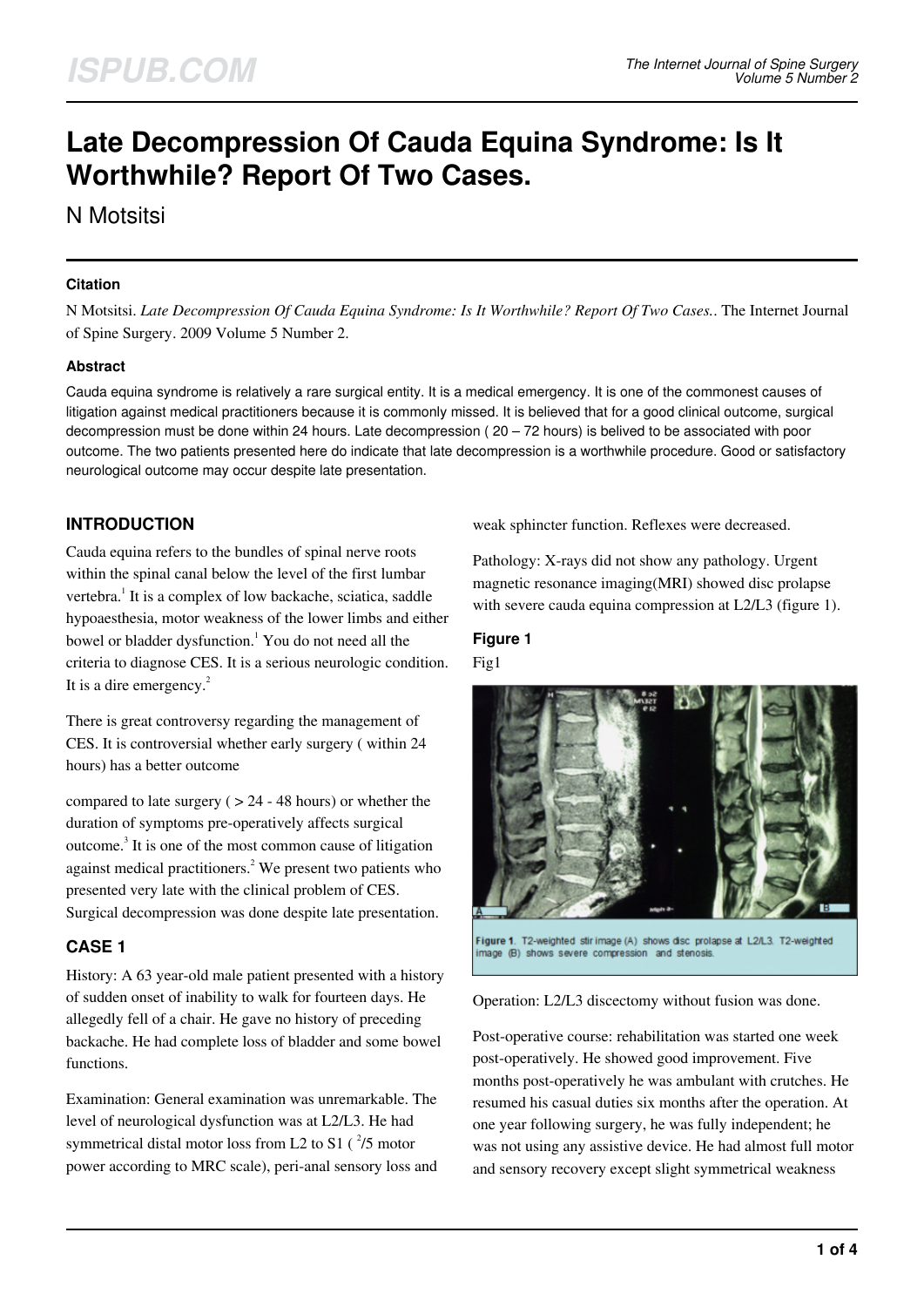involving the L5/SI nerve roots  $(^{4}/5$  motor power). He had full bladder and bowel control. The last review was done four months later. There were no further improvement in motor power.

## **CASE 2**

History: A 49 year-old labourer presented with a clinical problem of progressive lower limbs weakness and difficulty with urination or voiding for a period of three weeks. He has been under the care of the author for a period of a year. He had a problem of chronic low backache and instability. When last reviewed by the author, he had no neurological problems or complaints and lumbar x-rays showed early disc degenerative changes.

Examination: Generally, the findings were not remarkable. Neurologically, he had bilateral and symmetrical motor weakness:  $L5 = \frac{1}{5}$ ,  $S1 = \frac{2}{5}$ , weak sphincter function or anal tone, sensation ( light touch and pinprick) was decreased in the perineal area. Reflexes were decreased.

Pathology: ordinary x-rays showed early degenerative changes at L4/L5. An urgent MRI was requested. It showed compression of the cauda equina at L4/L5 level. Decompression was done four days later due to administrative delays. Operation: L4/L5 discectomy was done. Arthrodesis was done using transpedicular technique ( figure 2) .

## **Figure 2**

Fig2



Figure 2. Lateral view of the lumbar spine showing L4/L5 transpedicular fixation Following discectom

Post-operative course: rehabilitation was done a week later. He progressed very well. He resumed light duty six months after the operation. He was reviewed a year later; he was completely independent. He had full bladder and bowel control. The motor power had improved bilaterally and

symmetrically to  $\frac{4}{5}$ . The last review was done eighteen months after the operation and there was no further motor improvement.

## **DISCUSSION**

Our patients do show that late decompression in CES is a worthwhile procedure. The final outcome following decompression even in these late cases is unpredictable. Neurological improvement reached a plateau one year following decompression. Both patients improved to such an extend that they reached independent status by one year. Bladder and sphincter functions also recovered fully. Both patients had slight motor weakness when reviewed for the last time.

The literature shows contradictory results following surgical decompression of CES. Kennedy J.G. et al.<sup>4</sup> showed that there is a relationship between delayed decompression ( 20 - 72 hours) and poor outcome: delayed surgery is associated with poor outcome. They showed that the rate of slow onset and favourable outcome did not reach statistical significance. Scott Shapiro<sup>5</sup> in his series showed that delayed surgery of more than 48 hours leads to persistent severe motor deficits, persistent bladder, sphincter and sexual dysfunctions. Assad Qureshi et al.<sup>6</sup> in their prospective series argued that the duration of symptoms prior to surgery did not appear to influence the outcome. They stated that the severity of bladder dysfunction at the time of surgery is the dominant factor in the recovery of bladder function. Decompression, whether done early  $(< 24$  hours), or late (within 24 to 48 hours or more than 48 hours), did not lead to significant difference in outcome. The value of early surgical intervention versus late was also questioned by Gleave J. R. M. et al.<sup>3</sup> Their study did not show significant difference between early versus late surgery. Sean S. Kholes at al.<sup>7</sup> did a critical analysis of the meta-analysis done by Kostuik et al. ; they demonstrated methodological flaws in the study. One of the major flaws was that the study underestimated the value of early surgery.

Michael J. H. McCarthy et al.<sup>8</sup> in their recent study arrived at the following conclusions:

Symptoms duration before operation and speed of onset do not affect the outcome more than two years after surgery.

Patients who had CES do not return to normal status.

There is no hard evidence that early surgery leads to better outcome. Prospective and well powered studies are needed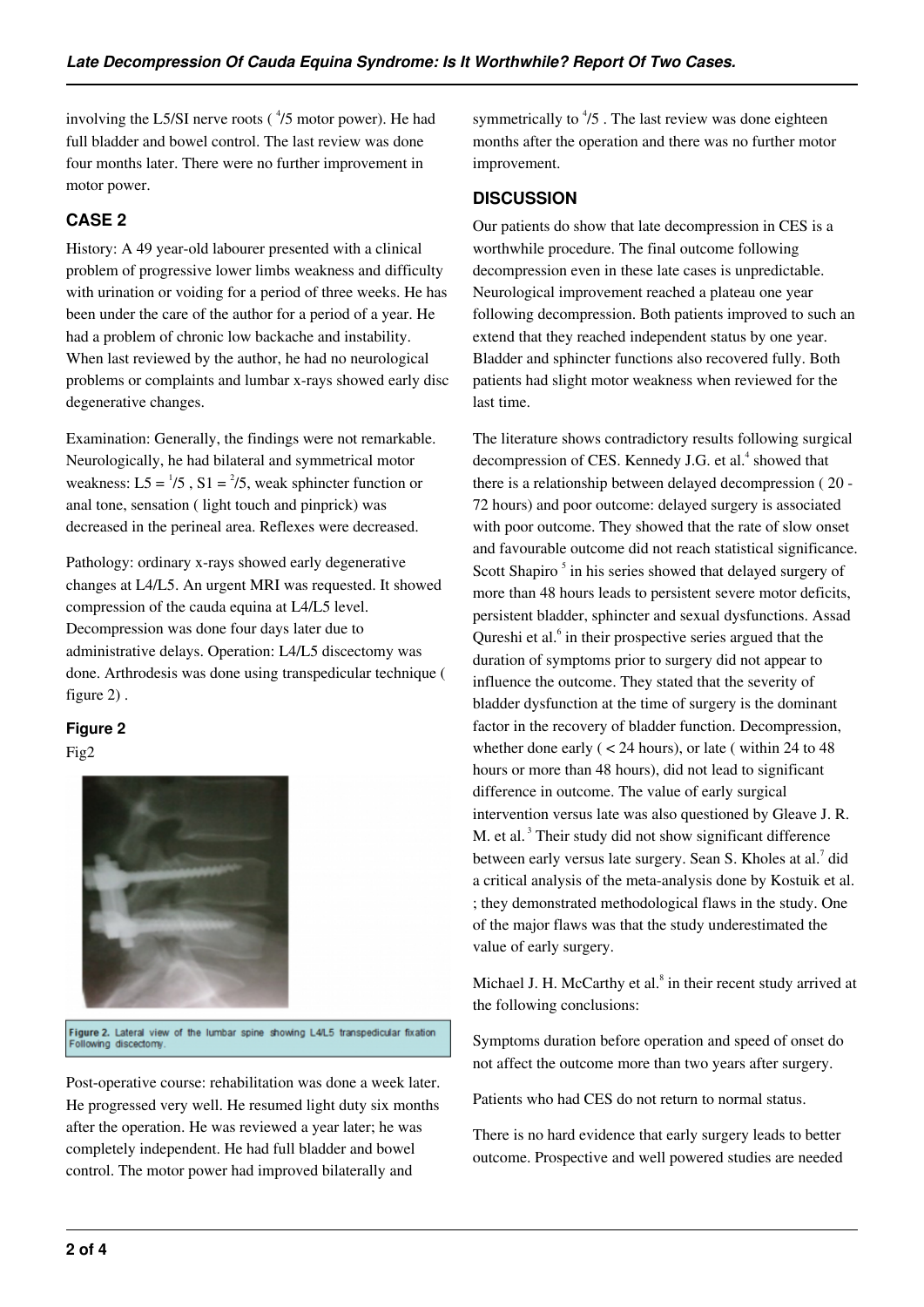to address this problem.

#### **References**

1. Gleave J. R. W. and MacFarlane. Cauda equina syndrome: what is the relationship between timing of surgery and outcome? British Journal of Neurosurgery 2002; 16(4): 325 - 328.

2. Kennedy J. G., Soffe K. E., McGrath A., Stephens M. M., Walsh M. G., and McManus F. Predictors of outcome in cauda equina syndrome. European Spine Journal (1999) 8: 317 - 322.

3. Kennedy J. G. , Hannon J., Mullet , and O'Rourke K. Cauda equina syndrome. Current opinion in Orthopaedics  $(2000)$  11: 192 - 195.

4. Kohles Sean S., Kohles David, Karp P., Erlich V. M., and

Pollisar N. L. Time-dependent surgical outcomes following Cauda Equina Syndrome diagnosis. Spine (2004) Volume 29,Number 11, pp 1281 - 1287.

5. Markam D.E. Cauda Equina Syndrome: diagnosis, delay and litigation risk. Current Orthopaedics (2004) 18, 58 - 62. 6. McCarthy Michael J. H., Aylott Caspar E., Grevitt Michael P., and Hegarty J. Cauda Equina Syndrome. Factors affecting long-term functional and sphincter outcome. Spine ( 2007) Volume 12, Number 2, pp 207 - 216.

7. Qureshi Assad and Sell Phillip. Cauda equina syndrome treated by surgical decompression: the influence of timing on surgical outcome. European Spine Journal (2007) 16: 2143 - 2151.

8. Shapiro Scott. Medical realities of Cauda Equina Syndrome secondary to lumbar disc herniation. Spine (2000), Volume 25, Number 3, pp 348 - 352.